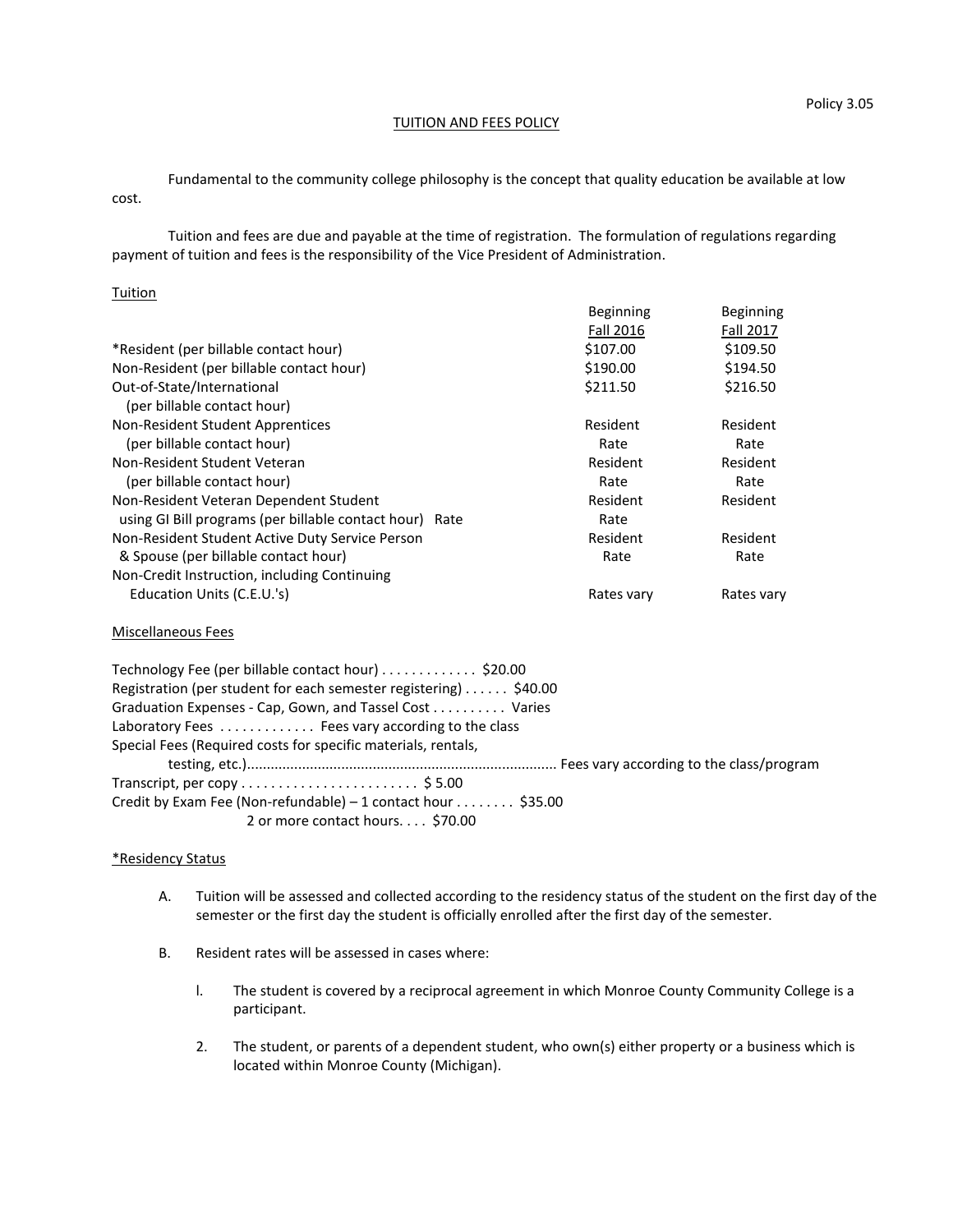- 3. The student's tuition is paid by his or her employer and either the student or the employer is considered a county resident. (An employer is considered a county resident if that employer operates a business, or branch thereof, within Monroe County (Michigan).
- 4. The student's tuition is being paid by his or her high school via Michigan Dual Enrollment.
- 5. The student is considered a resident, as defined below:
	- a. The residence of a student who is a minor follows that of his/her parent or legal guardian.
	- b. A person may qualify as a resident by residing: 1) six (6) months within the State of Michigan, and 2) thirty (30) days within a Monroe County (Michigan) precinct. If a person moves to another precinct within the county, he/she is still considered a resident of the county.

In cases where the residency of a student is considered in doubt, the student could be asked to provide proof in the form of: 1) up-to-date voter registration card, 2) a vehicle registration form (pre-printed by the Secretary of State), 3) a driver's license, 4) an official communication from a municipal official indicating how long the student has resided in the county.

- c. Any individual using educational assistance under either Chapter 30 (Montgomery GI Bill® -- Active Duty Program), Chapter 33 (Post-9/11 GI Bill®) of Title 38, United States Code, and/or the Marine Gunnery Sergeant John David Fry Scholarship (38 U.S.C. §3311(b)(9)) who lives in the State of Michigan while attending Monroe County Community College (regardless of his/her formal state of residence) shall be charged no more than in-state tuition.
- 6. Foreign nationals who are admitted to the College are considered out-of-state residents for tuition rates, regardless of length of residency within the district or state.
- C. Variation concerning individual cases in regard to these regulations should be directed to the Registrar.

# Residency Determination

Based upon adopted Board Policy and in conformance with State statutes, the Vice President of Administration will make a determination of residency status in the event that an adjudication is necessary.

# Refund of Tuition and Fees

The following is the standardized policy established by the College for refunds of tuition and fees.

- A. A tuition refund computation is not necessarily based on the amount paid, but rather, on the total amount of tuition and fees assessed (except as exempted below).
- B. Tuition
	- 1. If class, course, program, or seminar is completed within 1 13 days:

Students will receive a 100% refund when withdrawing prior to the day of the first class meeting. No refund will be issued after this time.

- 2. If class, course, program, or seminar is completed within 14 63 days:
	- a. Credit Hour Instruction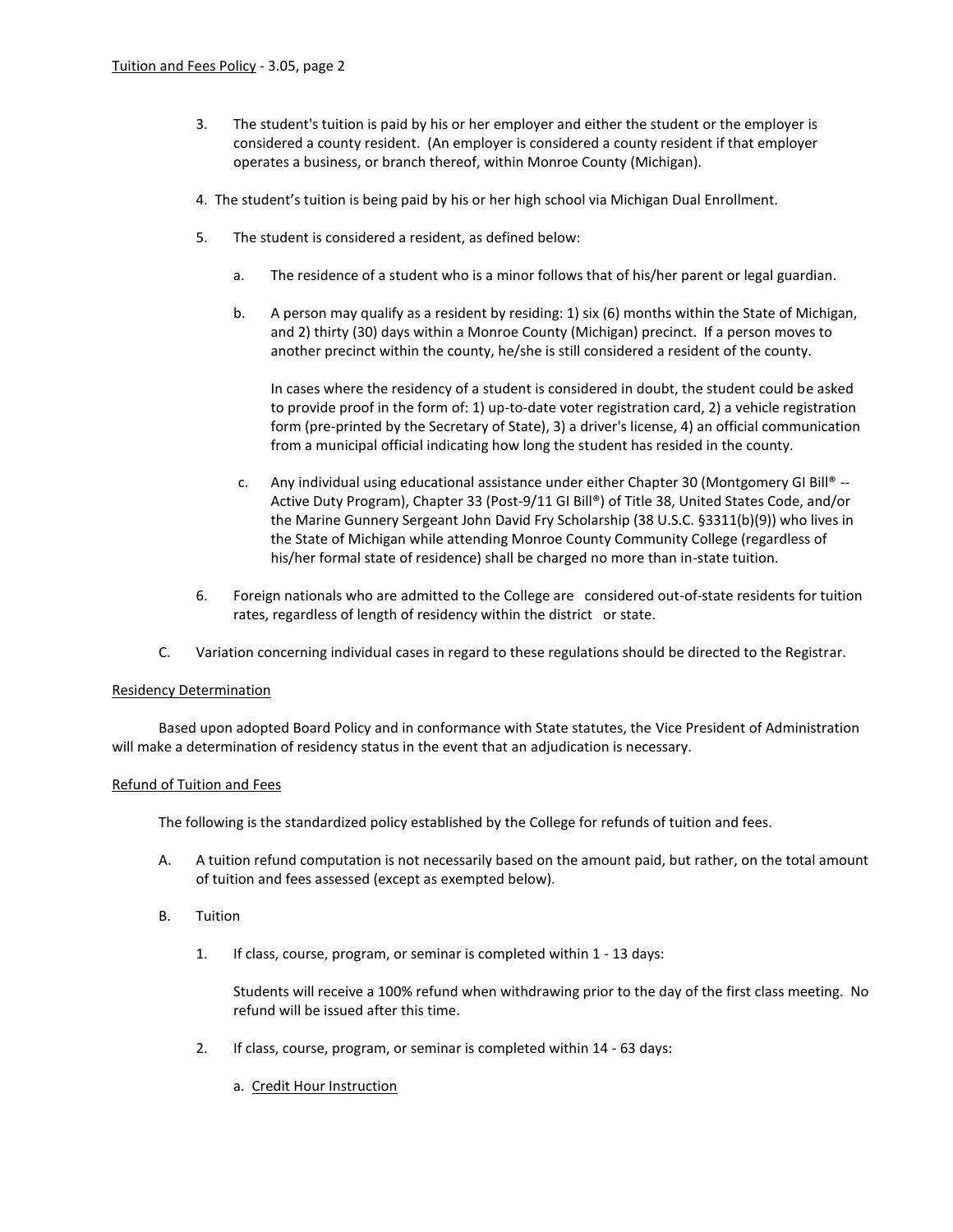Students will receive a 100% refund when withdrawing on the first or second business day of the semester. Students withdrawing on the third or fourth business day of the semester will receive a 50% refund. No refunds will be issued after this time.

b. Non-Credit Instruction

Students will receive a 100% refund when withdrawing on the first scheduled day of class or the next immediate business day. Students withdrawing during the next two business days will receive a 50% refund. No refunds will be issued after this time.

This category shall apply to all non-credit open lab courses.

- 3. If class, course, program, or seminar is not completed until 64 or more days:
	- a. Credit Hour Instruction

Students will receive a 100% refund when withdrawing prior to class or within the first week of the semester. Students withdrawing during the second week of the semester will receive a 50% refund. No refunds will be issued after this time.

Refund for credit hour open lab courses is computed from the date the student begins the lab or the first day of the semester, whichever comes later.

- NOTE: The first week of the semester for credit hour instruction begins with the first day of the semester (not necessarily the first class meeting) and ends six calendar days thereafter.
	- b. Non-Credit Instruction

Students will receive a 100% refund when withdrawing prior to class or within the first week of classes. Students withdrawing during the second week of classes will receive a 50% refund. No refunds will be issued after this time.

- NOTE: The first week of classes for non-credit instruction begins with the first class meeting and ends six calendar days thereafter.
- C. Fees
	- 1. Technology fees are refunded on the same basis as contact hour tuition.
	- 2. Lab fees and special fees are not refundable beginning with the 50% tuition refund period. (Some Math courses have fees that are not refundable after the class has met.)
	- 3. Registration fee is not refundable.

No refunds will be made for amount or dates other than those stated above and no exceptions to the policy are made for students who enter late. Refund adjustments for exceptional circumstances such as death in immediate family, serious illness, hospitalization, or date adjustments for business vs. calendar days will be taken into consideration and shall only be made by the Vice President of Administration or one of his/her designees: the Director of Financial Services, the Registrar, or the Division Director for Corporate and Community Services. In such cases, the student should notify College authorities as soon as possible.